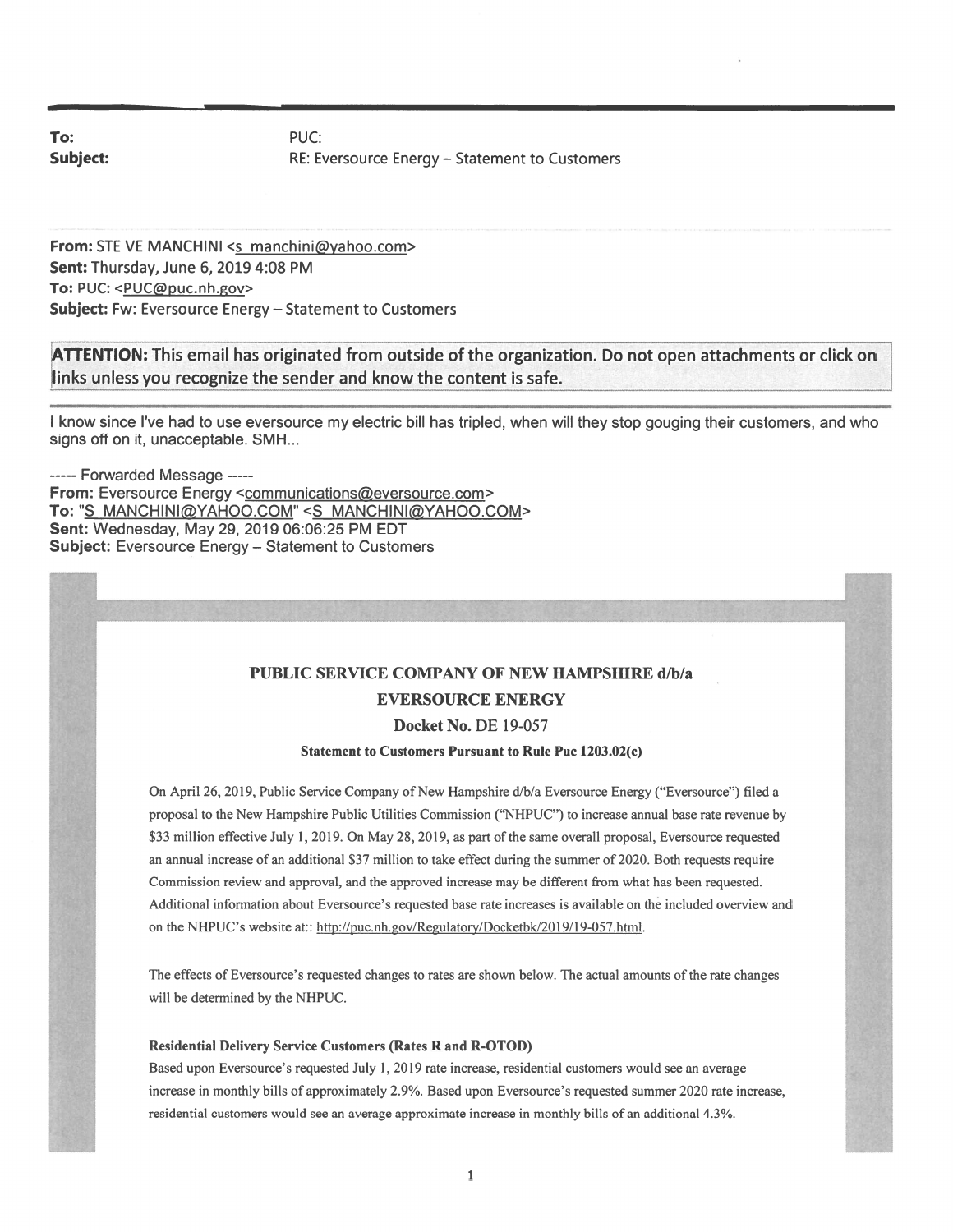#### General Delivery Service Customers (Rates G and G-OTOD)

The monthly bill impact for a Rate G customer will vary based upon demand. Eversource's requested July 1, 2019 rate increase would result in an average increase in monthly bills of approximately 2.5%. Based upon Eversource's requested summer 2020 rate increase, Rate G customers would see an average approximate increase in monthly bills of an additional 1.8%.

#### General Delivery Service Customers (Rate GV)

The monthly bill impact for <sup>a</sup> Rate GV customer will vary based upon demand. Eversource's requested July 1, 2019 rate increase would result in an average increase in monthly bills of approximately 1.2%. Based upon Eversource's requested summer 2020 rate increase, Rate GV customers would see an average approximate increase in monthly bills of an additional 0.9%.

#### General Delivery Service Customers (Rate LG)

The monthly bill impact for <sup>a</sup> Rate LG customer will vary based upon demand. Eversource's requested July 1, 2019 rate increase would result in an average increase in monthly bills of approximately 0.9%. Based upon Eversource's requested summer 2020 rate increase, Rate LG customers would see an average approximate increase in monthly bills of an additional 0.9%.

#### Outdoor Lighting Service Customers

Based upon Eversource's requested July 1, 2019 rate increase, outdoor lighting customers would see an average increase in monthly bills of approximately 6.3%. Based upon Eversource's requested summer 2020 rate increase, outdoor lighting customers would see an average approximate decrease in monthly bills of 22.6%.

# **Additional Rate Review Information Provided by Eversource**

Eversource has invested more than \$1 billion in its New Hampshire electric distribution system over the past 10 years and is keenly focused on improving the reliability of service for its customers. These investments have significantly reduced the frequency and duration of power outages and will help enable the integration of cleaner energy resources onto the grid.

To continue making these important investments to modernize the system and to strengthen it so it can withstand increasingly extreme weather, Eversource has filed <sup>a</sup> rate review reques<sup>t</sup> with the New Hampshire Public Utilities Commission (NHPUC) to change its distribution rate.

Why This Request Is Needed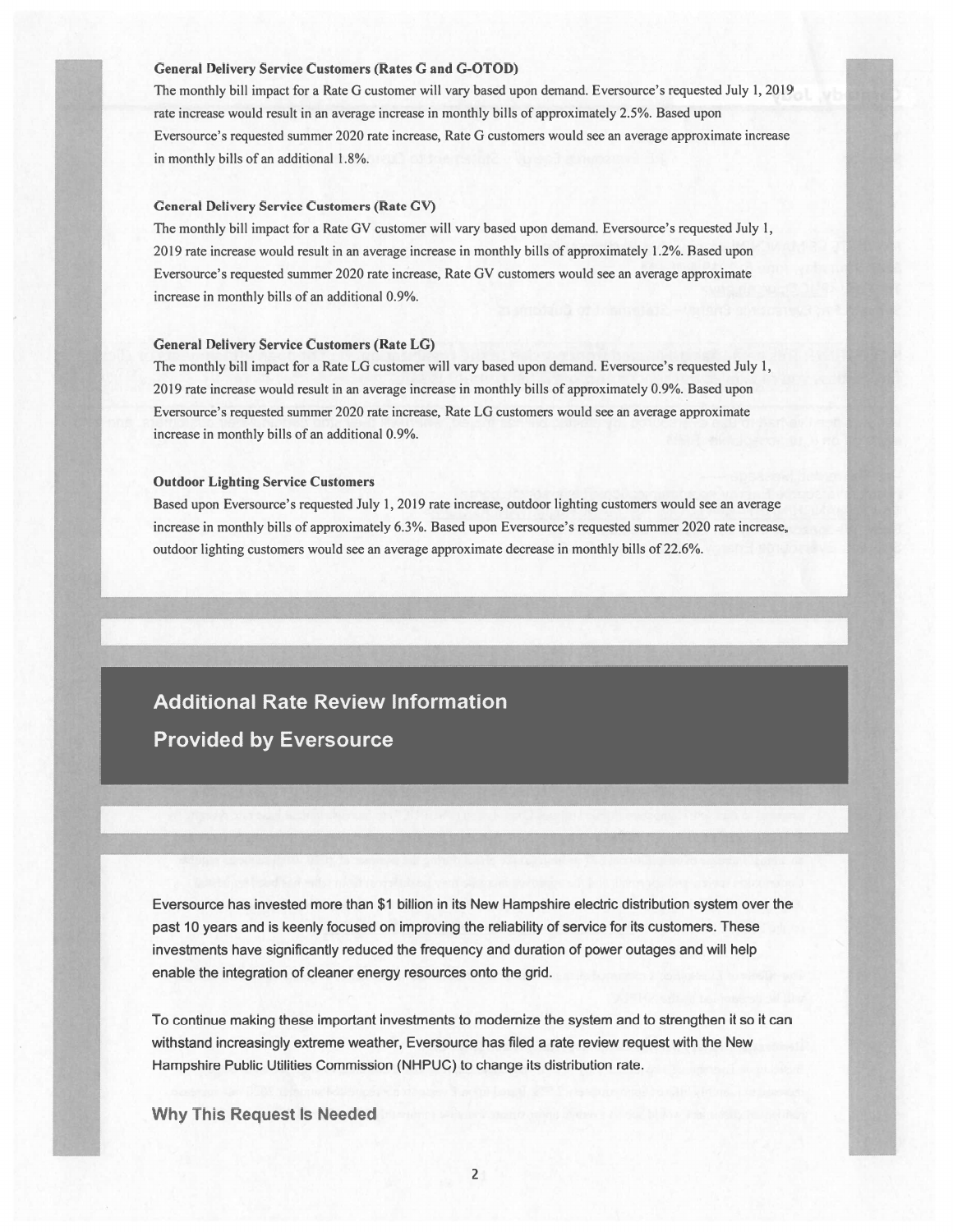It's been 10 years since Eversource's last distribution rate review. Although costs to build, maintain and serve our customers have increased, the distribution rate has not kept pace with these costs. For example, since 2008, the cost of <sup>a</sup> utility pole has increased over 40 percent, while other expenses like property taxes on our distribution assets increased by approximately 80 percent.

New Hampshire has experienced extreme weather in recent years, resulting in damage to the system and increased power restoration costs. <sup>A</sup> distribution rate adjustment will help pay down costs from those major storms.

As <sup>a</sup> heavily forested state, trees remain the biggest threat to the electric system in New Hampshire. Eversource is investing about \$32 million this year in tree trimming and hazard tree removal, compared to \$13 million in 2008.

The company has made significant investments to improve reliability, make the grid more resilient, and automate the system, including installing more than I 000 smart switches. A distribution rate adjustment will enable continued system investments needed to suppor<sup>t</sup> the interconnection of clean energy technologies like electric vehicles, distributed generation, and battery storage in the future.

May 2019

## **EVERS<del>S</del>URCE**



© 2018 - Eversource Energy Unsubscribe

**Key Com**